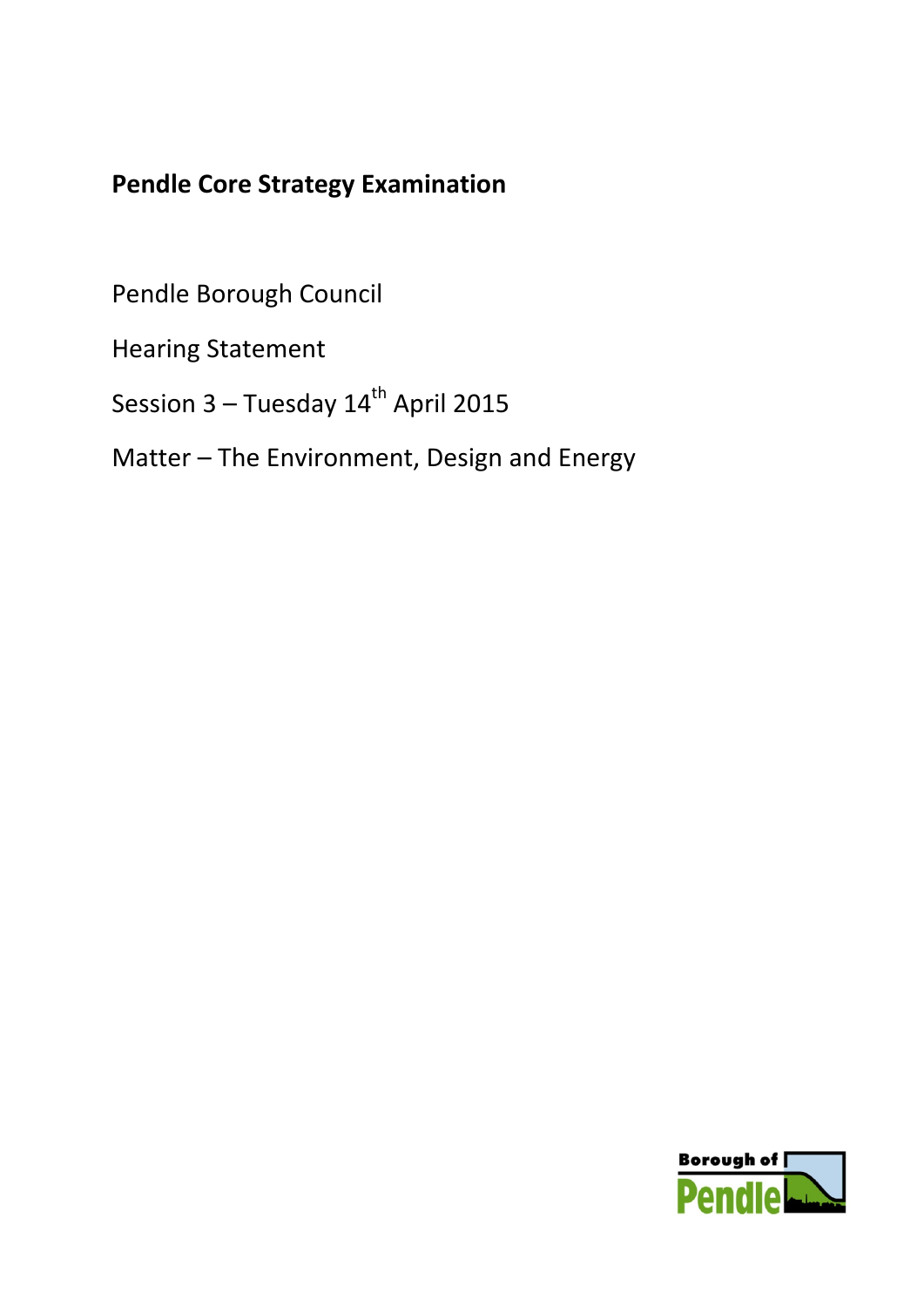- **1. Will the policies of the Plan be effective in protecting the natural and built environment? Does Policy ENV1 provide sufficient distinction between different levels of designation (paragraph 113 of the Framework refers)?**
- 1.1 Policy ENV1 sets out the Council's approach to protecting and enhancing the natural and historic environment. The intention of the policy is to provide the strategic direction for protecting the environment with more specific detail being added in the Site Allocations and Development Policies plan.
- 1.2 The policy includes commitments to work with partners to establish ecological networks across the borough looking at opportunities to provide links for species migration including across administrative boundaries. It is anticipated that this work will form a key part of the preparation for the Site Allocation and Development Policies plan. The policy also sets out the requirements which development proposals should meet in order to ensure that the natural and historic environment is protected. These policy strands should ensure the effective protection of the environment.
- 1.3 In relation to the distinction made between different levels of designation paragraph 8.14 explains that the borough has habitats and species which are recognised as being of international, national, regional or local significance for biodiversity and it includes a list of the different levels of designation. The third paragraph of the policy explains that the impact of new developments should be kept to a minimum and should not have an adverse impact on designated sites of international, national or local importance. This part of the policy is intended to highlight that there are different levels of designation and that the impact of development on such designations should be considered in relation to the importance of the designation.
- 1.4 However, the Council suggests that the following amendments are made to Policy ENV1 to clarify the hierarchy of designated sites and that the protection that is afforded to them is relative to their status. In addition, the policy should also be amended to explain that the impact of development on such sites should be judged according to the importance of the designation.
	- Suggested Main Modification: reword the second paragraph of the policy to read:

*"The biodiversity and geological assets of the borough will be protected and enhanced. Those sites which have been designated for nature conservation purposes, including areas of ancient semi-natural woodland, aged and veteran trees, should be protected in a manner appropriate to the status of their designation."* 

• Suggested Main Modification: reword the third paragraph of the policy to read:

*"The impact of new developments on the natural environment (biodiversity and geodiversity) should be kept to a minimum. Development that is likely to have a significant effect on an international site either alone or in combination with other plans or projects will be subject to assessment under the Habitats Regulations. Development*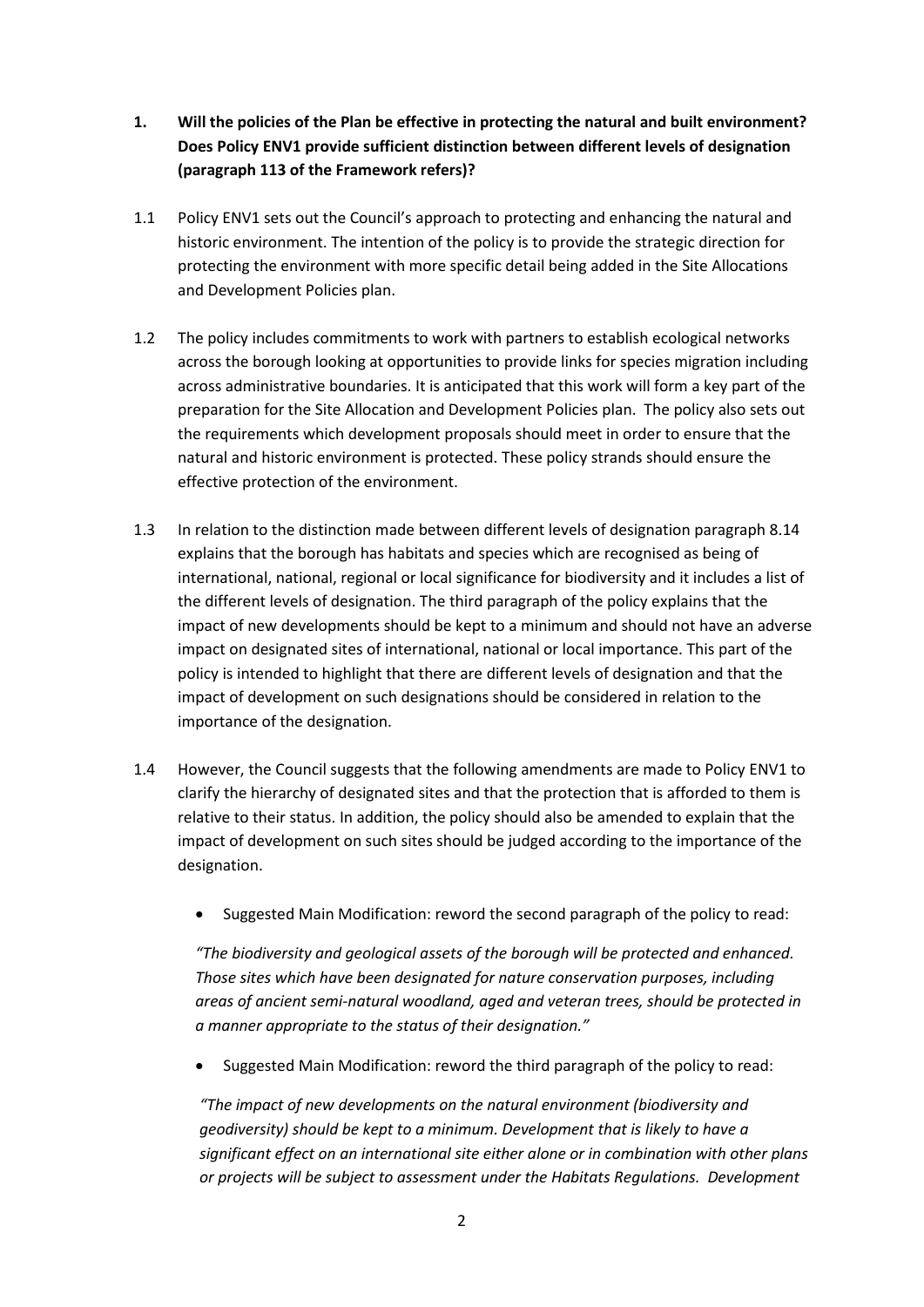*that is likely to have an adverse impact on a site of national or local importance will only be allowed if, commensurate with the site designation, it can be shown that:*

- *the proposal does not affect the special interest of the site, or*
- *the proposal, including the extraction of minerals, is deemed necessary in socioeconomic terms and that suitable and sufficient mitigation is provided, or*
- *there are imperative reasons of overriding public interest."*

## **2. Have biodiversity and green infrastructure considerations been fully taken into account in preparing the Plan, including cross boundary wildlife sites and networks?**

- 2.1 Policy ENV1 has been included in the plan to specifically address the issues relating to biodiversity and green infrastructure.
- 2.2 A Sustainability Appraisal report [CD/01/02] has been produced at each stage of the plan's preparation. The Sustainability Appraisal includes specific criteria relating to the natural environment (P1-7) and biodiversity (P7) against which the policies of the plan are assessed. This process has been used to highlight the wider effects that the implementation of the plan may have on existing conditions. This has ensured that the appropriate consideration has been given to biodiversity issues.
- 2.3 A Habitat Regulations Assessment Screening Report [CD/01/03] has also been produced at each stage of the plan's preparation to determine whether the plan in combination would have a significant effect on a European Site.
- 2.4 In the early stages of the preparation of the plan the North West of England Plan (the Regional Spatial Strategy) was in place. The RSS included an indicative biodiversity resource and opportunity diagram which highlighted the core biodiversity areas. These were divided into different sections to identify areas where there was a need to maintain the extent, achieve condition, enhance, restore, reconnect and buffer. This work provided a starting point for the consideration of biodiversity issues in Pendle at a broad scale.
- 2.5 The Biodiversity Audit [CD/08/06] provides part of the evidence base used to support the preparation of the plan and in particular Policy ENV1. It identifies the key sources of information on biodiversity. These sources have been used to identify those sites, habitats and species which are recognised and/or designated as being of international, national or local significance for biodiversity. The key habitat types from the UK Biodiversity Action Plan (now the UK post-2010 Biodiversity Framework) present in Pendle have also been identified in the Core Strategy (paragraph 8.15) in order to highlight their importance and the need to protect them.
- 2.6 The Lancashire Environment Record Network (LERN) has recently carried out work to identify an ecological network for Lancashire. Although the Council has been involved in its preparation, the final maps and report have only just been published and therefore it has only had a limited influence on the preparation of the plan. However, Policy ENV1 clearly sets out the Council's approach to establishing ecological networks for Pendle. The work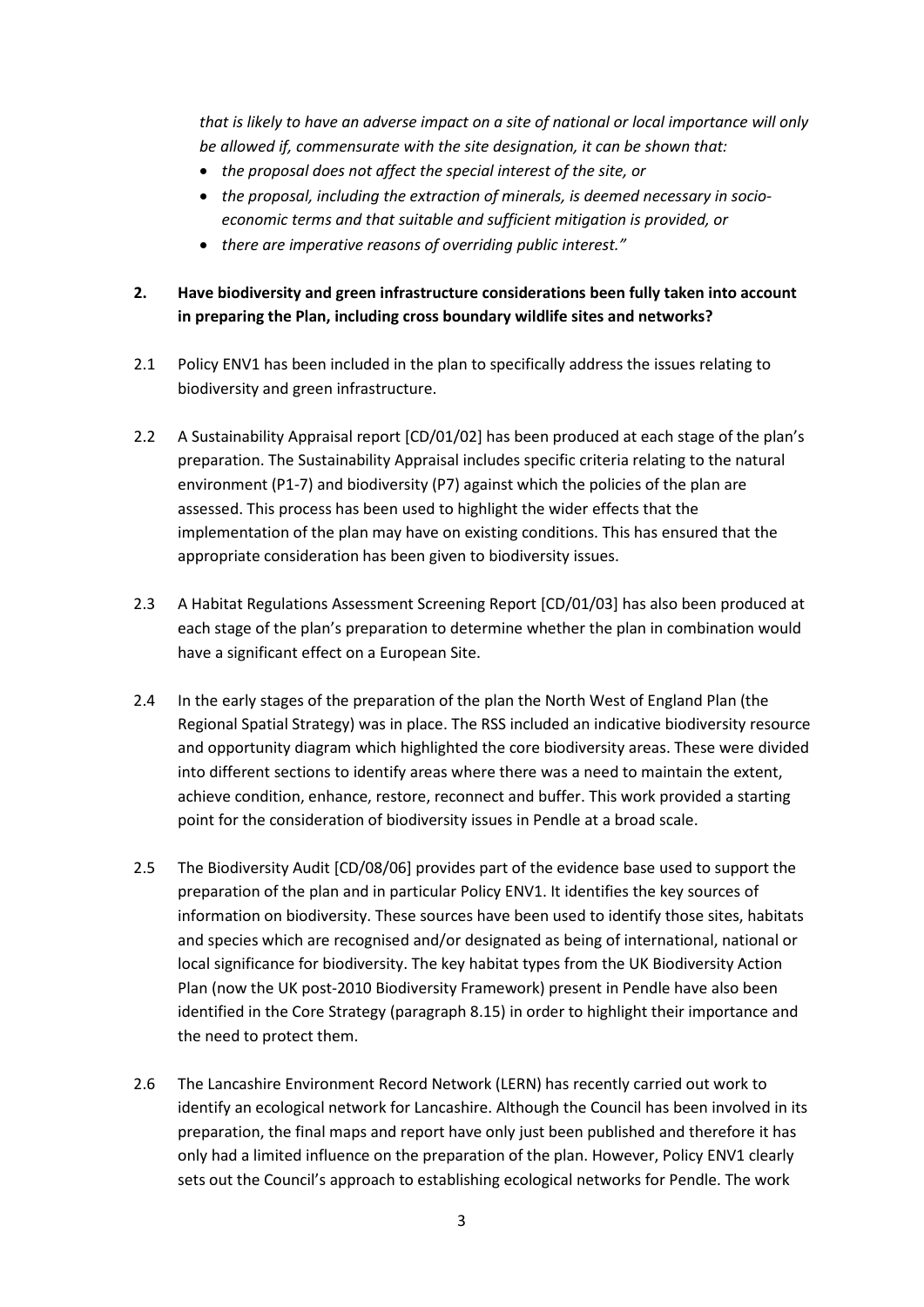carried out by LERN will form the basis for more localised work to be taken forward in the Site Allocations and Development Policies plan.

- 2.7 The Statement of Compliance with the Duty to Cooperate [CD/01/05] explains that the Council has engaged and worked with various partners in the preparation of the Core Strategy to look at strategic cross boundary issues including those relating to biodiversity and green infrastructure (paragraphs 2.16, 2.18, 2.33, 2.35, 3.157-3.166, Appendix 2 (pages 81-83)).
- 2.8 The Lancashire Economic Partnership prepared the Lancashire Green Infrastructure Strategy [CD/08/11] in 2009 to identify existing green infrastructure assets and potential opportunities for improving these assets and creating new ones. This work included a mapping exercise to highlight the different types of green infrastructure and the networks that existed within and across each local authority area. Policy ENV1 reflects this strategy, with the Council encouraging and supporting improvements to existing open spaces and creation of new sites as part of a wider programme of green infrastructure provision.
- 2.9 Pendle Council was involved in the preparation of the Burnley Green Infrastructure Strategy in 2014 and specifically requested that any cross boundary issues were identified, particularly in relation to wildlife corridors which either cross or run parallel to the borough boundary.
- 2.10 In preparing the Core Strategy the Council has had regard to the Open Space Audit and it is highlighted as a key document to be used in determining the amount and quality of open space that needs to be provided as part of new developments (see Policy LIV5). Policy ENV1 also indicates that the Open Space Audit is used to identify those sites which are to be protected as open space. Furthermore, the Council is committed to preparing a Green Infrastructure Strategy for Pendle to inform the preparation of the Site Allocations and Development Policies plan. This strategy will replace the existing Open Space Audit, providing a new assessment of existing open space and green infrastructure assets. It will highlight surpluses and deficiencies of open space and highlight the opportunities to provide new or enhanced green infrastructure. This information will be used to inform policies in the Site Allocations and Development Policies plan.
- 2.11 The Council is involved with a number of bodies responsible for the management of designated sites including the AONB Joint Advisory Committee (JAC), Pennine Prospects (an organisation which works to promote the South Pennine Moors), the South Pennine Moors Local Nature Partnership (LNP), and the Lancashire Local Nature Partnership. Working with these bodies helps to ensure that consideration is given to cross boundary biodiversity issues as many of the nature conservation designations in Pendle traverse with the boundaries of neighbouring authorities.
- 2.12 A wide range of evidence sources have been used to identify the key biodiversity and green infrastructure assets in Pendle and the plan has been prepared to reflect the importance of these assets and the need to protect and enhance them. The policies in the plan provide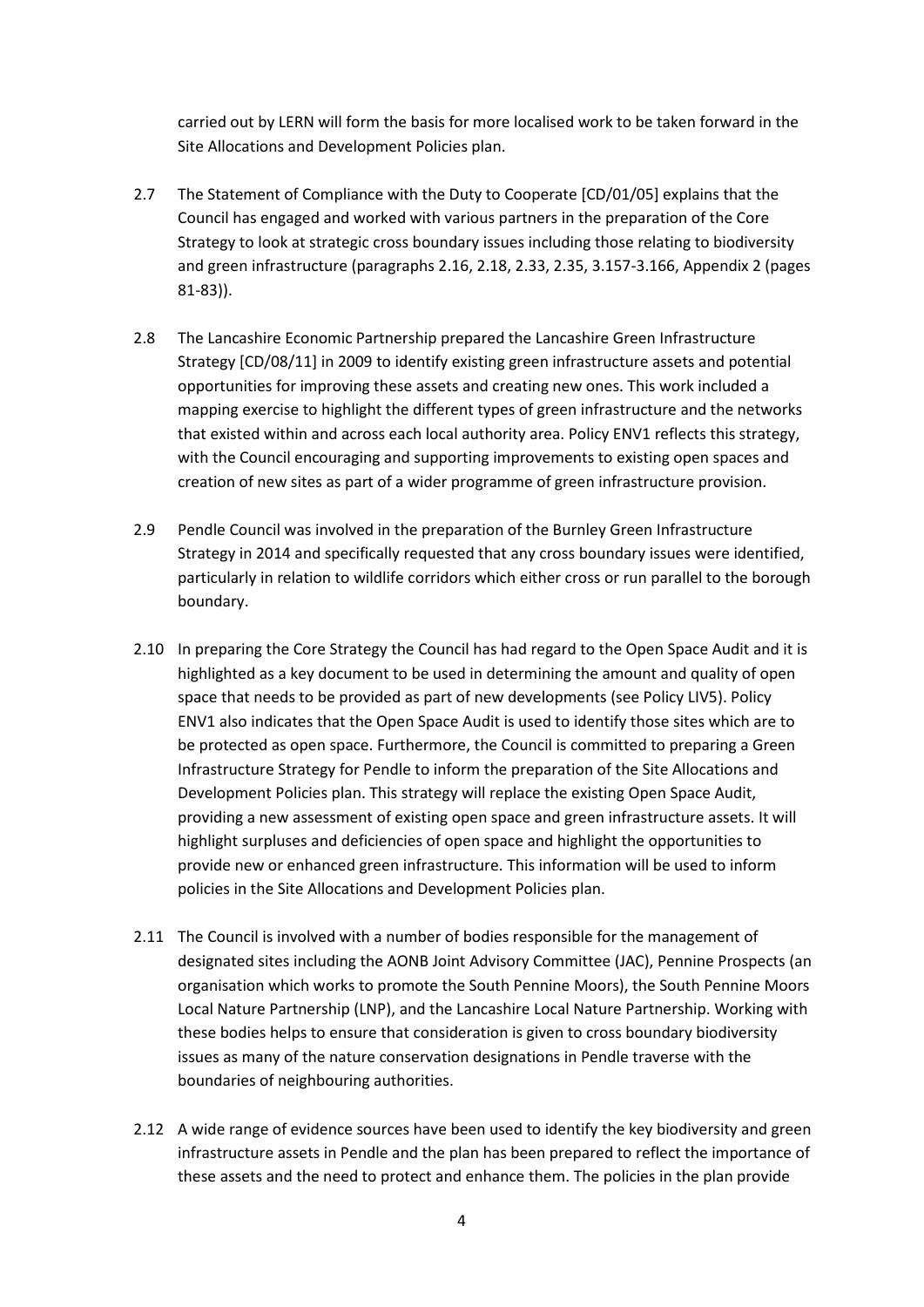the strategic approach and 'hooks' for further detail to be added in the Site Allocations and Development Policies plan. The evidence will be used to help inform the allocation of sites for development.

## **3. Does Policy ENV2 sufficiently promote and reinforce local distinctiveness such as that arising from the Leeds-Liverpool Canal?**

- 3.1 The Council has proposed a number of main and additional modifications (see C/009 and C/010 – Schedules of Main and Additional Modifications) to the plan in order to resolve issues raised by English Heritage and to ensure that the plan is sound and responds to the requirements of the NPPF in relation to conservation and enhancement of the historic environment. In particular, the proposed amendments to Policy ENV1 look to conserve and enhance those key elements that make a contribution to the local character and distinctiveness of Pendle. As part of this amendment the policy includes specific reference to the Leeds and Liverpool canal reflecting its historical importance but also acknowledging the opportunities for its future promotion.
- 3.2 Policy ENV2 has also been amended to require proposals to contribute to the sense of place and make a positive contribution to the historic environment and local identity and character. Policy ENV1 includes a reference to Policy ENV2 to acknowledge the link between conservation, local character and distinctiveness and the design of new developments.
- 3.3 These proposed modifications to Policies ENV1 and ENV2 will ensure that the plan sufficiently promotes and reinforces local distinctiveness, including that of the Leeds and Liverpool canal.
- **4. Are the requirements for sustainable design within the policies of the Plan such as Policy ENV2 too prescriptive and likely to affect the viability of new development? Are there any implications for the wording of Policy ENV2 from the Government's announcement about possible exemptions for small builders from low carbon/zero carbon requirements?**
- 4.1 Policy ENV2 states that all new development should viably seek to deliver the highest possible standards of design. The policy aims to achieve high standards of design but is flexible by recognising that there may be viability issues which restrict/limit the design response.
- 4.2 The third part of the policy which looks at 'designing development to move towards a low carbon future' sets out a flexible approach based on that recommended by the Government's zero carbon buildings policy i.e. it adopts the zero carbon hierarchy approach [see CD/10/06]. This approach gives applicants/developers a series of options in order to achieve a low/zero carbon building in the most viable way. This approach will provide sustainable buildings for Pendle while ensuring that the viability of development is not compromised.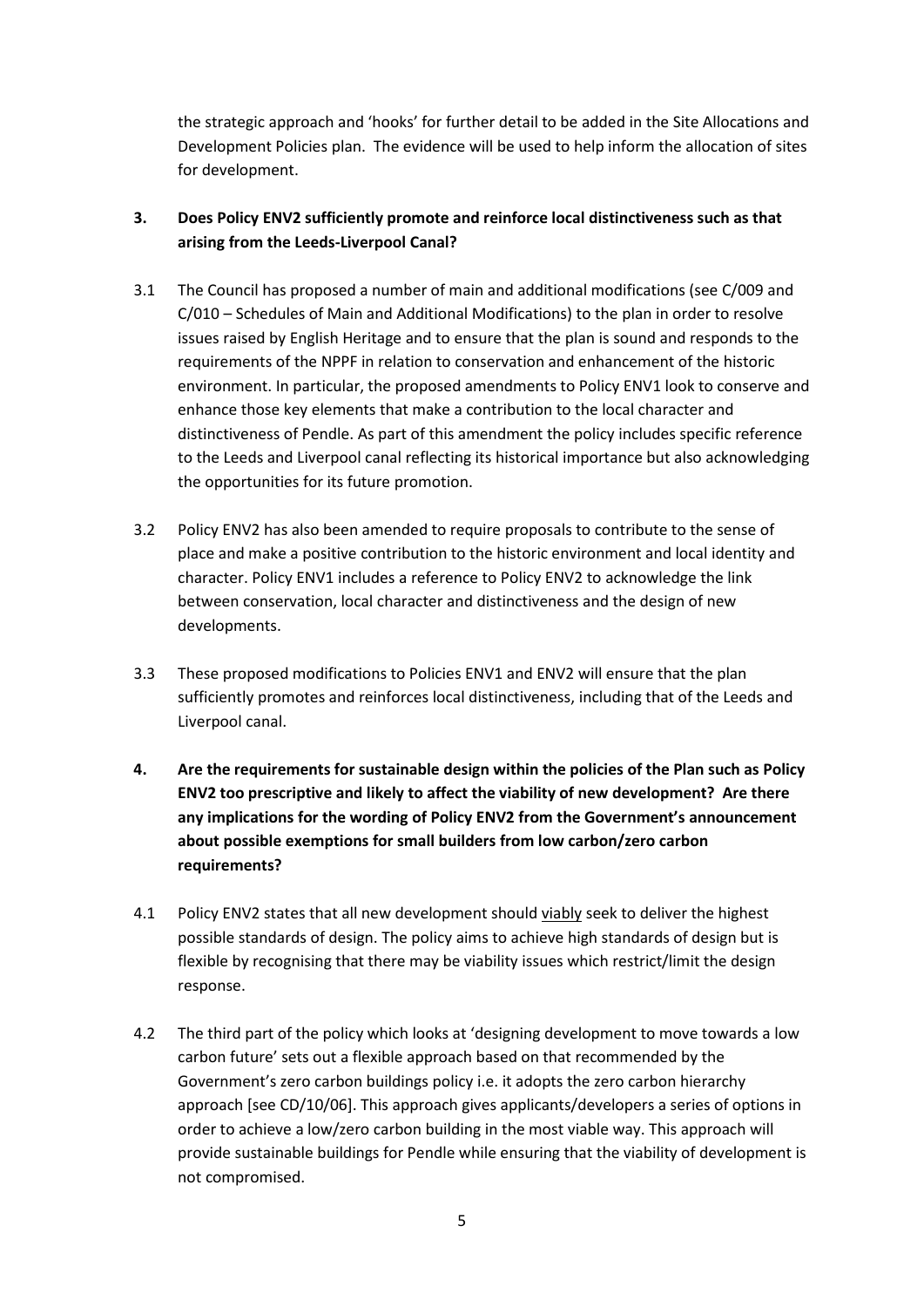- 4.3 The Development Viability Study (DVS) [CD/07/01] has assessed the plan to test whether the policies place an undue burden on developers which would threaten the viability of a development and the deliverability of the plan. There have been a number of changes to policies in the plan since the assessment was carried out. For example, the plan no longer requires developments to generate 10% of their energy from renewable sources and no longer encourages the use of the Code for Sustainable Homes. However, Policy ENV2 now includes an overarching approach to designing low/zero carbon buildings and this effectively replaces the previous requirements.
- 4.4 In this respect, the requirements set out in the design policies of the Pre-Submission version of the plan are comparable in cost terms to those requirements in the set out in the 2012 Publication plan. Appendix 1 of the DVS provides details of the cost implications of the policy requirements. Policies ENV2, ENV3, LIV4, WRK5 and SUP4 are the pertinent policy references in this instance.
- 4.5 The DVS has used the BCIS cost indices in the viability appraisals which take into account the need for high quality design. The appraisals also include an assumption for the cost of certain standards e.g. the Code for Sustainable Homes and BREEAM, and for the provision of renewable energy (where these costs are not subsumed by the costs of meeting the standards). The DVS acknowledges that these requirements will have implications for the cost of development. However, paragraph 6.10 explains that although there is a current lack of viability in sites in the borough, the Council has not formulated a set of policies that are expensive for the developer to implement.
- 4.6 The Council does not believe that the requirements for sustainable design are too prescriptive. Policy ENV2 takes a step-by-step approach, outlining the key elements which developers should address when designing a low/zero carbon building. These are practical measures which most experience developers will already be using. The policy aims to help developers meet the zero carbon requirements in the most viable way. Proposed changes to the Building Regulations will link in with the requirements in this policy. However, the policy is still necessary to ensure that at the planning stage the appropriate design considerations are taken into account.
- 4.7 In terms of the Government's announcement relating to possible exemptions from the zero carbon buildings policy for small builders / small sites, the Council suggest making a wording change to the policy text so that the policy only applies to relevant applications.
	- Suggested Main Modification: Reword the last sentence of the fifth paragraph of Policy ENV2 to read:

*"Where they consider this is not cost effective a contribution towards allow solutions will be necessary, for those developments which meet the relevant size threshold, to offset the development's remaining carbon emissions."*